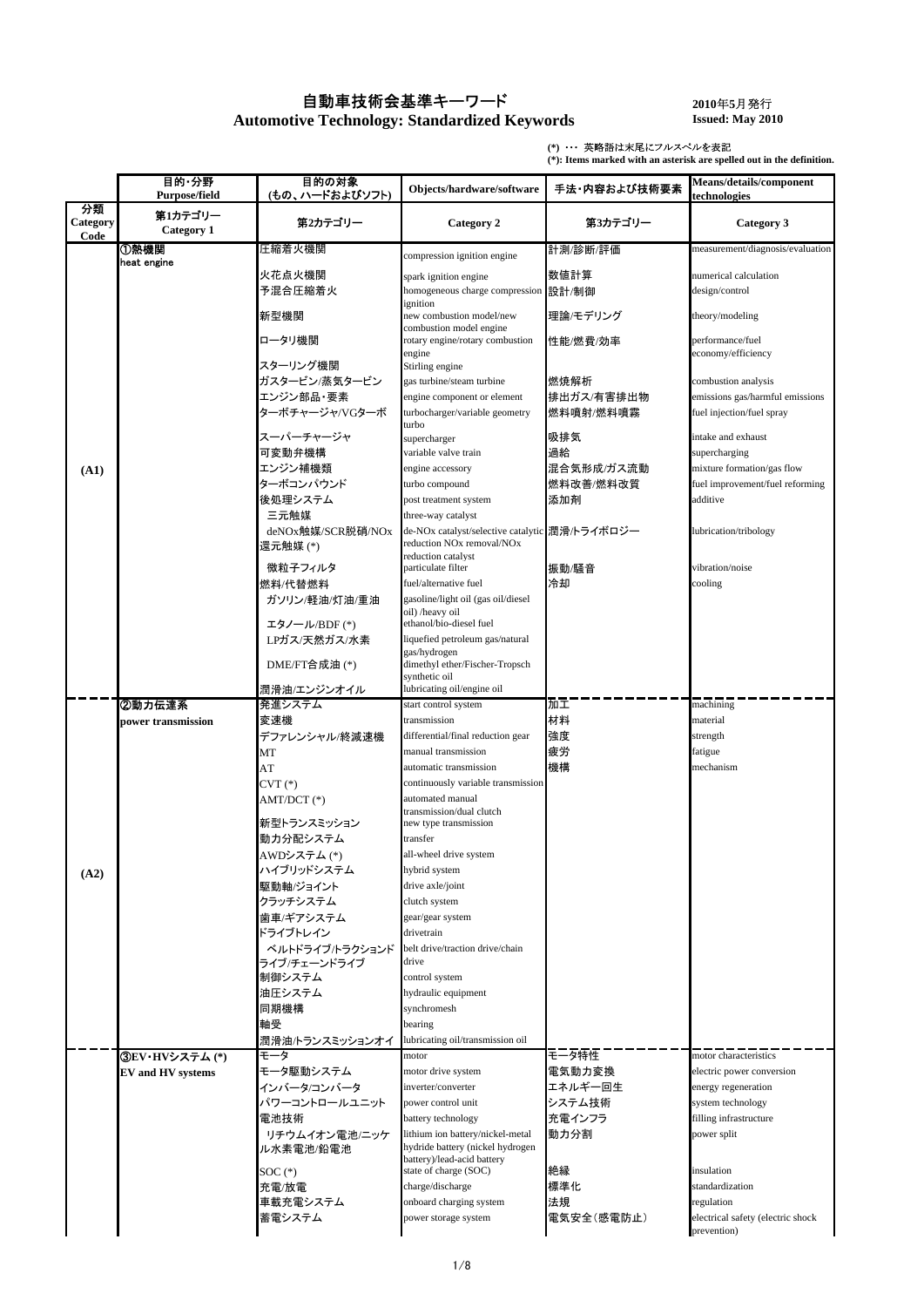| (A3) |                                       | 電動補機/空調                    | electrical accessories/air                                      | $EMC$ (*)            | electromagnetic compatibility                                |
|------|---------------------------------------|----------------------------|-----------------------------------------------------------------|----------------------|--------------------------------------------------------------|
|      |                                       | 補機システム                     | conditioning<br>accessories                                     | 普及政策                 | policy of popularization                                     |
|      |                                       | プラグインハイブリッド                | plug-in hybrid                                                  | エネルギーバランス            | energy balance                                               |
|      |                                       | 燃料電池                       | fuel cell                                                       | エネルギーマネジメント          | energy management                                            |
|      |                                       | スタックセル                     | stack cell                                                      | 冷却/熱・温度マネージメント       | cooling/heat and temperature                                 |
|      |                                       | 水素タンク                      | hydrogen tank                                                   |                      | management                                                   |
|      |                                       | 水素製造/改質                    | hydrogen production/hydrogen                                    |                      |                                                              |
|      |                                       |                            | reforming                                                       |                      |                                                              |
|      |                                       | エネルギー充填/水素充填/イ             | energy replenishment/hydrogen<br>filling/infrastructure         |                      |                                                              |
|      |                                       | ンフラ<br>エネルギー制御システム         | energy control system                                           |                      |                                                              |
|      |                                       | ブレ一キ制御/回生協調ブレ-             | brake control/regenerative-friction                             |                      |                                                              |
|      |                                       | キ                          | brake coordination                                              |                      |                                                              |
|      | ④車両運動                                 | 電子スタビリティ制御                 | electronic stability control                                    | 運動制御                 | motion control                                               |
|      | vehicle dynamics                      | サスペンションシステム<br>電子制御サスペンション | suspension system<br>electronically controlled                  | 車両動力学<br>評価技術        | vehicle dynamics<br>evaluation technology                    |
|      |                                       | ブレーキシステム                   | brake system                                                    |                      |                                                              |
|      |                                       | ブレーキバイワイヤ/ABS(*)           | brake-by-wire/antilock brake                                    | ドライバモデル              | driver model                                                 |
|      |                                       | ステアリングシステム                 | system (ABS)                                                    |                      |                                                              |
|      |                                       | ステアバイワイヤ/パワーステ             | steering system<br>steer-by-wire/power steering                 | 操縦安定性<br>カ学モデル       | driving stability<br>dynamic model                           |
| (B1) |                                       | アリング                       |                                                                 |                      |                                                              |
|      |                                       | タイヤ/ホイール                   | tire/wheel                                                      | 道路環境認識               | road environment recognition                                 |
|      |                                       | シャシ/コンポーネント                | chassis/component                                               | 運転意図認識               | driver intention recognition                                 |
|      |                                       | 車間距離自動維持運転シス<br>テム         | adaptive cruise control system                                  |                      |                                                              |
|      |                                       | 車線維持支援システム                 | lane-keeping assistance system                                  |                      |                                                              |
|      |                                       | 横滑り防止装置                    | electronic stability control                                    |                      |                                                              |
|      |                                       | 二輪車/大型車両/特殊車両/             | motorcycle/heavy duty                                           |                      |                                                              |
|      | ⑤車両開発                                 | 航空機<br>プラットフォーム            | vehicle/special vehicle/aircraft<br>platform                    | 性能計画                 | performance plan                                             |
|      | vehicle development                   | CAD/CAM/CAE (*)            | computer-aided design                                           | エクステリア/インテリア         | exterior/interior                                            |
|      |                                       |                            | CAD)/computer aided                                             |                      |                                                              |
|      |                                       |                            | manufacturing/computer aided<br>engineering                     |                      |                                                              |
|      |                                       | パーソナルモビリティ                 | personal mobility                                               | カラー                  | color                                                        |
|      |                                       | ホワイトボデー                    | body shell/white body/body in                                   | 車体構造/車体設計            | body structure/body design                                   |
|      |                                       |                            | white                                                           |                      |                                                              |
|      |                                       | バンパ/ボデー外板<br>インストパネル       | bumper/body model<br>instrument panel                           | 構造部材解析<br>車両計画       | structural member analysis<br>vehicle plan                   |
| (B2) |                                       | シート/照明                     | seat/lighting                                                   | 軽量化                  | weight reduction                                             |
|      |                                       | デザイン                       | design                                                          | 設計最適化/ロバスト設計         | design optimization/robust design                            |
|      |                                       | <b>HILS</b>                | hardware in the loop simulation                                 | 設計シミュレーション/設計        | design simulation/design                                     |
|      |                                       |                            |                                                                 | ツール/設計モデリング          | tool/design modeling                                         |
|      |                                       |                            |                                                                 | 短期試作/仮想進行<br>車両用途    | rapid prototyping/virtual planning                           |
|      |                                       |                            |                                                                 | モータスポーツ              | vehicle application<br>motor sports                          |
|      |                                       |                            |                                                                 | 信頼性                  | reliability                                                  |
|      |                                       |                            |                                                                 | 負荷シミュレーション           | load simulation                                              |
|      | ⑥振動・騒音・乗り心地                           | パワートレイン/車体/エンジン            | power train/body (vehicle                                       | CAE解析/予測/最適化 (*)     | CAE                                                          |
|      |                                       | 懸架系<br>吸排気システム/駆動系         | body)/engine mounting system<br>intake and exhaust system/drive | 有限要素法/境界要素法          | simulation/forecast/optimization<br>finite element method    |
|      | vibration, noise, and ride<br>comfort |                            | line (drivetrain)                                               |                      | (FEM)/boundary element method                                |
|      |                                       | サスペンションシステム                | suspension system (suspension)                                  |                      | (BEM)<br>evaluation                                          |
|      |                                       |                            |                                                                 | 評価技術/計測技術/音源探索<br>技術 | technology/measurement                                       |
|      |                                       |                            |                                                                 |                      | technology/sound source search                               |
|      |                                       | ブレーキ/タイヤ                   | brake/tire                                                      | マルチボディダイナミクス         | technology<br>multi-body dynamics                            |
|      |                                       | 車体構造/車体材料                  | body structure/body material                                    | 統計的エネルギー解析法          | statistical energy analysis                                  |
|      |                                       | 防音材                        | acoustic material                                               | フルビークル解析             | full-vehicle simulation                                      |
|      |                                       | 補機・デバイス騒音                  | accessory and device noise                                      | 実験解析技術               | test and analysis technology                                 |
|      |                                       | アイドル振動騒音/加速時騒              | idling vibration/idling                                         | 最適化技術                | optimization technique                                       |
|      |                                       | 音<br>こもり音/振動               | noise/acceleration noise<br>booming noise/vibration             | 音質評価/乗心地評価           | sound quality evaluation/ride                                |
|      |                                       | 静粛性                        | quietness                                                       | デバイス技術/制御技術          | comfort evaluation<br>device technology/control              |
| (B3) |                                       |                            |                                                                 |                      | technology                                                   |
|      |                                       | ドラミング(低周波ロードノイ<br>ズ)       | drumming noise (low frequency<br>road noise)                    | モード解析/伝達経路解析/流       | modal analysis/transfer path<br>analysis/fluid induced noise |
|      |                                       |                            |                                                                 | 体騒音解析                | analysis                                                     |
|      |                                       | ロードノイズ/パターンノイズ             | road noise/pattern noise                                        |                      |                                                              |
|      |                                       | パワートレイン揺動(始動/発             | powertrain oscillation (powertrain                              |                      |                                                              |
|      |                                       | 進/変速)                      | start/vehicle start/shift)                                      |                      |                                                              |
|      |                                       | うなり音(パワートレイン/駆動            | whine/growl/beat noise                                          |                      |                                                              |
|      |                                       | 系)<br>ギア音                  | powertrain/drive line (drivetrain)]<br>gear noise               |                      |                                                              |
|      |                                       | 乗り心地                       | ride comfort                                                    |                      |                                                              |
|      |                                       |                            |                                                                 |                      |                                                              |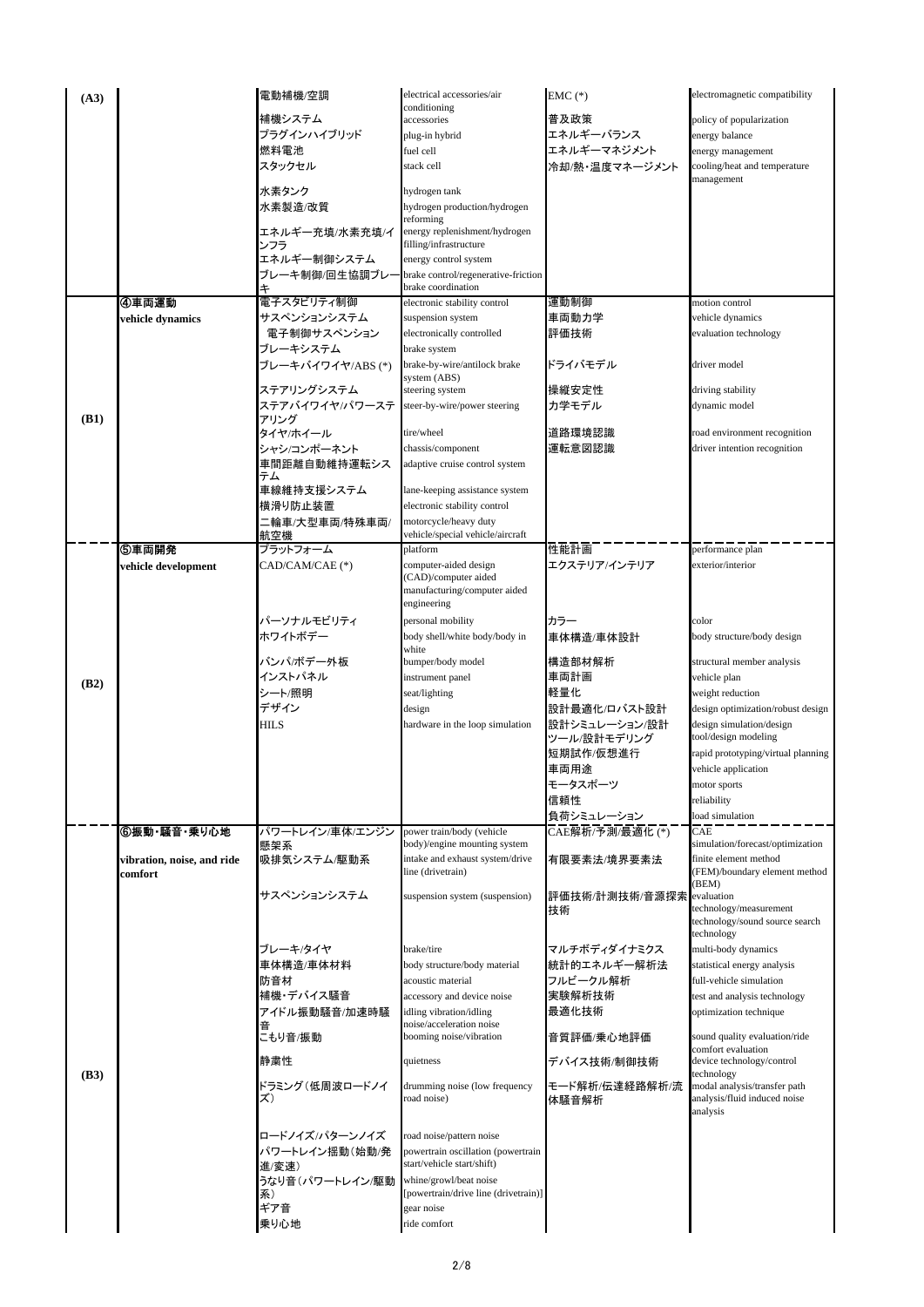|      |                   | ハーシュネス                          | harshness                                                                                                                             |                                 |                                                                        |
|------|-------------------|---------------------------------|---------------------------------------------------------------------------------------------------------------------------------------|---------------------------------|------------------------------------------------------------------------|
|      |                   | シミー                             | shimmy                                                                                                                                |                                 |                                                                        |
|      |                   | 走行車体振動                          | body vibration while driving                                                                                                          |                                 |                                                                        |
|      |                   | 風切り音                            | wind noise                                                                                                                            |                                 |                                                                        |
|      |                   | ブレーキ鳴き/ジャダー                     | brake noise/judder                                                                                                                    |                                 |                                                                        |
|      |                   |                                 |                                                                                                                                       |                                 |                                                                        |
|      |                   | 車外騒音/騒音規制                       | exterior noise/noise regulation                                                                                                       | 道路環境認識                          |                                                                        |
|      | ⑦安全<br>safety     | 衝突安全/火災安全/予防安全<br>/統合安全         | passive safety (collision<br>safety/crash safety)/fire<br>safety/active safety/combined<br>active and passive<br>safety/integration   |                                 | oad environment recognition                                            |
|      |                   | 安全教育                            | control/integrated control<br>safety education                                                                                        | 画像処理/情報処理                       | image processing/information<br>processing                             |
|      |                   | 素材可燃性テスト                        | material flammability test                                                                                                            | 知能化/コンピュータ応用                    | intelligent/computer application                                       |
|      |                   | 抑制システム                          | suppression system                                                                                                                    | 乗員検知/乗員の安全                      | occupant detection/occupant safety                                     |
|      |                   | 救命救急/乗員保護/歩行者・2<br>輪乗員保護/交通弱者保護 | first aid/occupant<br>protection/pedestrian and bicycle<br>and motorcycle rider<br>protection/protection for<br>vulnerable road users | 被害軽減                            | damage mitigation                                                      |
|      |                   | 事故回避/衝突予知                       | accident avoidance/collision<br>prediction                                                                                            | 衝撃吸収·緩和                         | energy-absorbance and impact<br>attenuation                            |
|      |                   | 衝突試験                            | crash test                                                                                                                            | 事故解析/事故統計解析                     | accident analysis/statistical                                          |
|      |                   | 後方衝突/側方衝突/前方衝突                  | rear end collision/side<br>impact/frontal collision                                                                                   | 事故調査·分析                         | accident analysis<br>accident investigation and analysis               |
|      |                   | 防火                              | fire protection                                                                                                                       | ヒヤリハット解析                        | near-miss analysis                                                     |
|      |                   | プリクラッシュ                         | pre-crash                                                                                                                             | 救命率/初療開始                        | survival rate/start of initial                                         |
|      |                   | コンパチビリティ                        | compatibility                                                                                                                         | 傷害予測                            | injury prediction                                                      |
|      |                   | ドライビングシミュレータ                    | driving simulator                                                                                                                     | 傷害メカニズム                         | injury mechanism                                                       |
|      |                   | エアバッグ/シートベルト                    | air bag/seat belt                                                                                                                     | 事故再現/事故復元                       | accident reconstruction/accident                                       |
|      |                   | 人体モデル/ダミー                       | anthropomorphic dummy/crash                                                                                                           | 安全人体モデル                         | re-creation<br>anthropomorphic dummy                                   |
|      |                   | ドライブレコーダ/EDR                    | test dummy<br>drive recorder/event data recorder                                                                                      | 車両転覆                            | rollover                                                               |
| (C1) |                   | 車体構造                            | body structure                                                                                                                        | センサ技術                           | sensor technology                                                      |
|      |                   | シート/ヘッドレストレイント                  | seat/head restraint                                                                                                                   | 高齡者耐性/高齡者運転特性                   | injury tolerance of older                                              |
|      |                   |                                 |                                                                                                                                       |                                 | people/characteristics of older<br>drivers                             |
|      |                   | 高齢者保護/こども保護                     | protection of older people/child<br>protection                                                                                        | 受傷部位/加害部位                       | injured area/impacting area                                            |
|      |                   | $CRS$ $(*)$<br>妊婦乗員保護           | child restraint system<br>expectant mother protection                                                                                 | 重傷度(AIS)<br>車両運動制御/エアバッグ制<br>御  | abbreviated injury scale<br>vehicle dynamics control/airbag<br>control |
|      |                   | 歩行者検知/保護                        | pedestrian detection/protection                                                                                                       | 車線維持制御                          | lane-keeping control                                                   |
|      |                   | 自動ブレーキ                          | automatic brake                                                                                                                       | ナビゲーション                         | navigation system                                                      |
|      |                   | 被害軽減ブレーキ/警報                     | damage mitigation brake/warning                                                                                                       | 車車間・路車間通信                       | vehicle-to-vehicle and<br>infrastructure-to-vehicle<br>communication   |
|      |                   | 知能化自動車                          | intelligent vehicle                                                                                                                   | 運転支援バライバ支援                      | driving support/driver support                                         |
|      |                   | $ACC(*)$                        | adaptive cruise control                                                                                                               | ISS (*)                         | injury severity score                                                  |
|      |                   | 道路環境                            | road environment                                                                                                                      | マクロデータ/ミクロデータ                   | macro data/micro data                                                  |
|      |                   | 交差点カメラ                          | intersection camera                                                                                                                   | リスクカーブ                          | risk curve                                                             |
|      |                   | 傷害データベース                        | injury database                                                                                                                       | 加害性                             | risk                                                                   |
|      |                   | 臨界安全システム                        | critical safety system                                                                                                                | デルタV                            | delta-v/change in velocity                                             |
|      |                   | シートベルトリマインダ                     | seat belt reminder                                                                                                                    | 回避行動                            | evasive action                                                         |
|      |                   | 事故通報システム(ACN)                   | automatic crash<br>notification/automatic collision<br>notification                                                                   | 試験/評価                           | test/evaluation                                                        |
|      |                   | ドクターヘリ/ドクターカー                   | doctor helicopter/doctor car                                                                                                          | 第三者評価                           | third-party evaluation                                                 |
|      |                   | 免許制度                            | licensing system                                                                                                                      | 法規                              | regulation                                                             |
|      |                   | 傷害基準                            | injury criteria                                                                                                                       | CAE (*)                         | computer aided engineering                                             |
|      |                   | インパクタ                           | impactor                                                                                                                              |                                 |                                                                        |
|      |                   | ヘルメット                           | helmet                                                                                                                                |                                 |                                                                        |
|      | ⑧人間工学             | 高齢者                             | older person [people]                                                                                                                 | 高齢者対応                           | older person [people] support                                          |
|      | human engineering | 人体傷害                            | human body injury                                                                                                                     | 実験倫理/技術倫理                       | experiment ethic/engineering ethic                                     |
|      |                   | バイオメカニクス                        | biomechanics                                                                                                                          | ストレス/主観/パフォーマンス<br>評価           | stress/subjective view/performance<br>evaluation                       |
|      |                   | 生体計測/運転心理<br>ドライバ状態             | bioinstrumentation/driving<br>driver condition                                                                                        | ヒューマンインタフェース<br>ドライバセンシングバライバモ  | human interface<br>driver sensing /driver monitoring                   |
|      |                   | 認知反応時間                          | cognitive reaction time                                                                                                               | ニタリング<br>ドライバモデル/ライダーモデ         | driver model/rider model                                               |
|      |                   | 居眠り/飲酒                          | drowsiness/alcohol drinking                                                                                                           | ドライバ状態モニタリング                    | driver condition monitoring                                            |
|      |                   | タスク負荷                           | task load/driver burden                                                                                                               | ドライバ特性/ドライバ行動/ド<br>ライバ疲労/ドライバ注意 | driver characteristics/driver<br>behavior/driver fatigue/driver        |
|      |                   | 心拍測定                            | cardiotachometry                                                                                                                      | 運転特性                            | attention<br>driving characteristics                                   |
|      |                   | リスク補償                           | risk compensation                                                                                                                     | ドライビングシミュレータ                    | driving simulator                                                      |
|      |                   |                                 |                                                                                                                                       |                                 |                                                                        |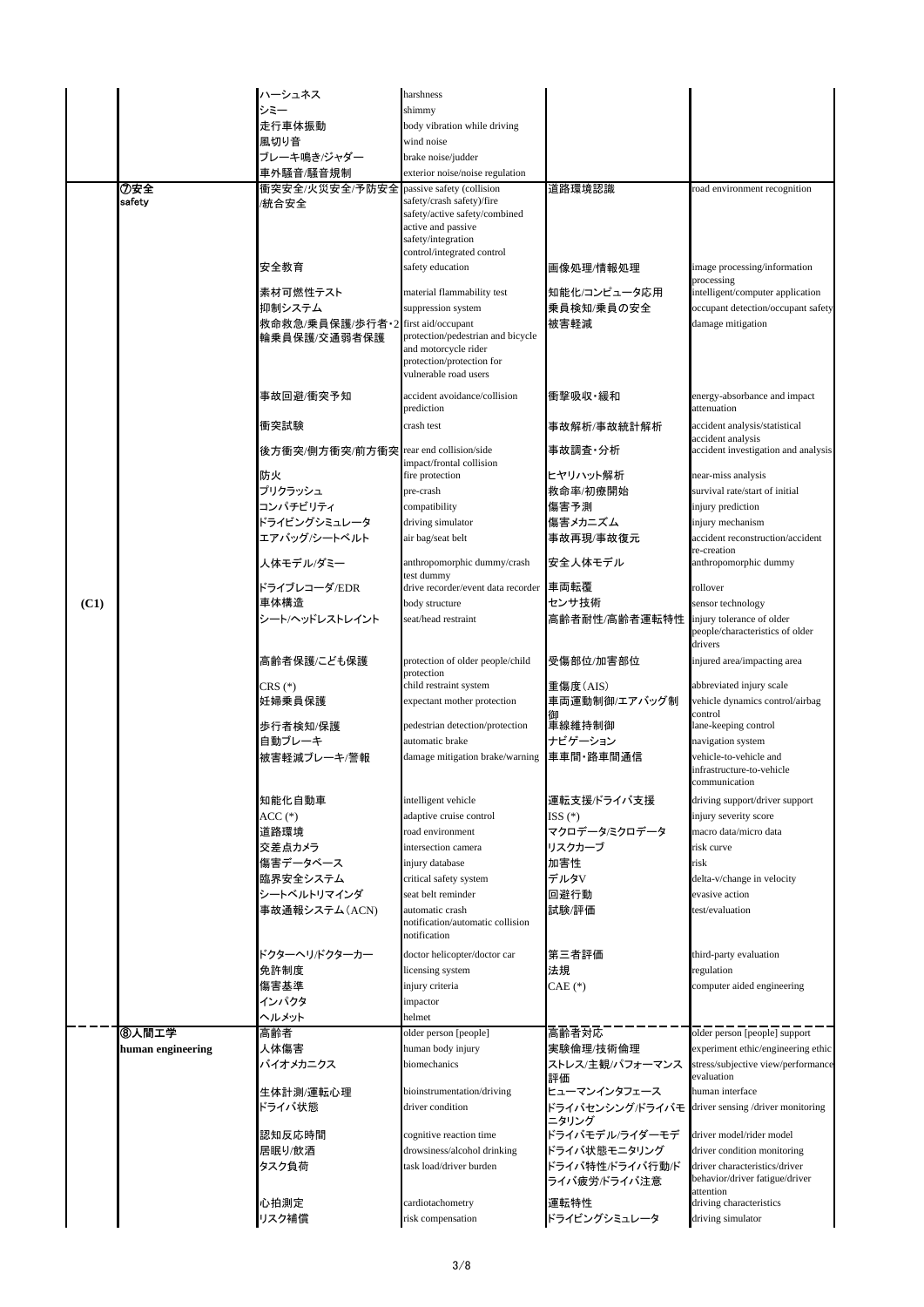|      |                    | 過信/不信                                         | overconfidence/disaffection                          | 視界/視認性/操作性/制御性/<br>乗降性/快適性                    | field of<br>vision/visibility/operability/control<br>lability/ ease of egress and<br>ingress/comfort |
|------|--------------------|-----------------------------------------------|------------------------------------------------------|-----------------------------------------------|------------------------------------------------------------------------------------------------------|
|      |                    | 車酔い/香り/覚醒                                     | car sickness/aroma/awakening                         | 聴覚/力覚/触覚                                      | sense of hearing/sense of<br>force/sense of touch                                                    |
|      |                    | 疲労/負担                                         | fatigue/burden                                       | 認知/判断                                         | recognition/judgment                                                                                 |
| (C2) |                    | ディストラクション                                     | destruction                                          | 操作                                            | operation                                                                                            |
|      |                    | ワークロード                                        | workload                                             | 運転姿勢                                          | driving posture                                                                                      |
|      |                    | リスク認知                                         | risk recognition                                     | 個人差                                           | difference among individuals                                                                         |
|      |                    | ヒューマンエラー                                      | human error                                          | 精神負担/身体負担                                     | mental burden/physical burden                                                                        |
|      |                    | 感性/視覚/視認性                                     | sensitivity/vision/visibility                        | 脳・神経系/筋・骨格系                                   | cerebral nerve<br>system/musculoskeletal system                                                      |
|      |                    | $HMI$ $(*)$                                   | human machine interface                              | 生体計測/生体力学                                     | bioinstrumentation/biomechanics                                                                      |
|      |                    | 警報システム                                        | warning system                                       | 運転支援                                          | driving support/driver support                                                                       |
|      |                    | 情報提供システム                                      | information systems                                  | 警報                                            | alarm/warning                                                                                        |
|      |                    | 意図確定                                          | intent determination                                 | 生理計測                                          | physiological measurement                                                                            |
|      |                    | 運転能力                                          | driving ability                                      | 自律神経/中枢/内分泌                                   | automatic nervous system/central                                                                     |
|      |                    | ドライブレコーダ                                      | drive recorder                                       | 視覚系/嗅覚系                                       | nervous system/endocrine<br>visual system/olfactory system                                           |
|      |                    | 質問紙/インタビュー                                    | questionnaire form/interview                         | 形態·動態特性/感性·知覚特                                | morphological and dynamic                                                                            |
|      |                    |                                               |                                                      | 性                                             | characteristics/perceptual and<br>sensory characteristics                                            |
|      |                    | 運転行動                                          | driving act/driver behavior                          | 操作量/作業成績                                      | operation amount (steering wheel<br>angle)/operational performance                                   |
|      |                    | ユーザビリティ                                       | usability                                            | 行動観察                                          | behavior observation                                                                                 |
|      |                    | 温熱環境                                          | thermal environment                                  | 精神·肉体疲労                                       | mental and physical fatigue                                                                          |
|      |                    | ドラポジ                                          | driving position                                     |                                               |                                                                                                      |
|      |                    | メンタルモデル                                       | mental model                                         |                                               |                                                                                                      |
|      | ⑨熱・流体              | 顔表情<br>車体/エンジン/吸排気系/部品                        | facial expression<br>body/vehicle body/engine/intake | $CFD(*)$                                      | computational fluid dynamics                                                                         |
|      | heat fluid         | 要素                                            | and exhaust system/part element                      |                                               |                                                                                                      |
|      |                    | 空力性能/空力騒音                                     | aerodynamic<br>performance/aerodynamic noise         | 風洞試験                                          | wind tunnel test                                                                                     |
|      |                    | ラジエータ/オイルクーラ                                  | radiator/oil cooler                                  | アルゴリズム/モデリング                                  | algorithm/modeling                                                                                   |
| (D1) |                    | 油冷システム/空冷システム                                 | oil cooling system/air cooling<br>system             | 車室内環境                                         | interior environment                                                                                 |
|      |                    | エアコンディショナ                                     | air conditioner                                      | エンジン冷却                                        | engine cooling                                                                                       |
|      |                    | 冷媒                                            | refrigerant                                          | 空調/快適性                                        | air conditioning/comfort                                                                             |
|      |                    | 空気質/臭い                                        | air quality/odor                                     | 温度制御/環境制御                                     | temperature control/environmental                                                                    |
|      |                    |                                               |                                                      |                                               |                                                                                                      |
|      |                    |                                               |                                                      |                                               | control                                                                                              |
|      | ⑩環境・エネルギー・資源       | リサイクル                                         | recycling                                            | 熱害<br>環境重視型生産                                 | heat damage<br>environmentally conscious                                                             |
|      | environment energy | リユース                                          | reuse                                                | 環境指向型生産設計/リサイクenvironment-oriented production | production                                                                                           |
|      | resources          |                                               |                                                      | ル設計                                           | design/recycle design                                                                                |
|      |                    | レアメタル/レアアース                                   | rare metal/rare earth                                | メンテナンス                                        | maintenance                                                                                          |
|      |                    | ISO14000                                      | ISO14000                                             | 基準                                            | standard                                                                                             |
|      |                    | 太陽光/風力                                        | sunlight/wind power                                  | 国際環境政策/政策分析                                   | international environmental                                                                          |
|      |                    | $LCA$ $(*)$                                   | life cycle assessment                                | 材料リサイクル                                       | policy/policy analysis<br>material recycling                                                         |
|      |                    | 大気環境/水質環境/土壌環境 air quality/water quality/soil |                                                      | ライフサイクル管理                                     | life cycle management                                                                                |
| (D2) |                    |                                               | environment                                          |                                               |                                                                                                      |
|      |                    | 排出ガス                                          | emissions/emission gas                               | 設計/生産                                         | design/production                                                                                    |
|      |                    | 燃費/熱効率<br>新エネルギー                              | fuel economy/thermal efficiency<br>new energy        | 高耐用技術                                         | long service life technology<br>regulation/policy/marking                                            |
|      |                    | 再生可能エネルギー/リニュー                                | recyclable energy/renewable                          | 規制/政策/標識<br>健康影響                              | health effects                                                                                       |
|      |                    | アブルエネルギー                                      | energy                                               |                                               |                                                                                                      |
|      |                    | 燃料/代替燃料                                       | fuel/alternative fuel                                | 評価モード                                         | evaluation mode                                                                                      |
|      |                    | 有害大気汚染物質                                      | hazardous air pollutant                              | 国際基準調和                                        | global standard harmony                                                                              |
|      |                    | 温暖化ガス                                         | heat-trapping gas/greenhouse gas                     | 製造/使用/廃棄段階                                    | manufacturing/use/disposal stage                                                                     |
|      |                    | $VOC(*)$                                      | volatile organic compound                            | エネルギー製造                                       | energy manufacturing                                                                                 |
|      |                    |                                               | iron and steel materials                             | 気候変動                                          | climate change                                                                                       |
|      | ⑪材料<br>materials   | 鉄鋼材料<br>軟鋼板/高張力鋼板/表面処                         | low carbon steel sheet/mild steel                    | 試験/評価<br>モデリング                                | test/evaluation<br>modeling                                                                          |
|      |                    | 理鋼板                                           | sheet/high-strength steel                            |                                               |                                                                                                      |
|      |                    |                                               | sheet/surface treated steel sheet                    |                                               |                                                                                                      |
|      |                    | ステンレス鋼                                        | stainless steel                                      | 負荷シミュレーション                                    | load simulation                                                                                      |
|      |                    | 特殊鋼                                           | special steel                                        | 信頼性/ロバスト設計                                    | reliability/robust design                                                                            |
|      |                    | 鋳鉄                                            | cast iron                                            |                                               |                                                                                                      |
|      |                    | 焼結材料/粉末合金                                     | sintering material/powder alloy                      | 防錆                                            | rust prevention                                                                                      |
|      |                    | 非鉄材料                                          | non-ferrous material                                 | 軽量化                                           | weight reduction/mass reduction                                                                      |
|      |                    | アルミニウム合金/マグネシウ                                | aluminum alloy/magnesium                             | 強度/剛性/耐磨耗                                     | strength/stiffness/rigidity/wear                                                                     |
|      |                    | ム合金/チタン合金                                     | alloy/titanium alloy                                 |                                               | resistance                                                                                           |
|      |                    | 複合材料                                          | composite material                                   | 疲労                                            | fatigue                                                                                              |
|      |                    | 高分子材料<br>エラストマ                                | polymer material<br>elastomer                        | 耐食/電食<br>添加                                   | anticorrosion/stray current<br>corrosion/electrolytic corrosion<br>addition                          |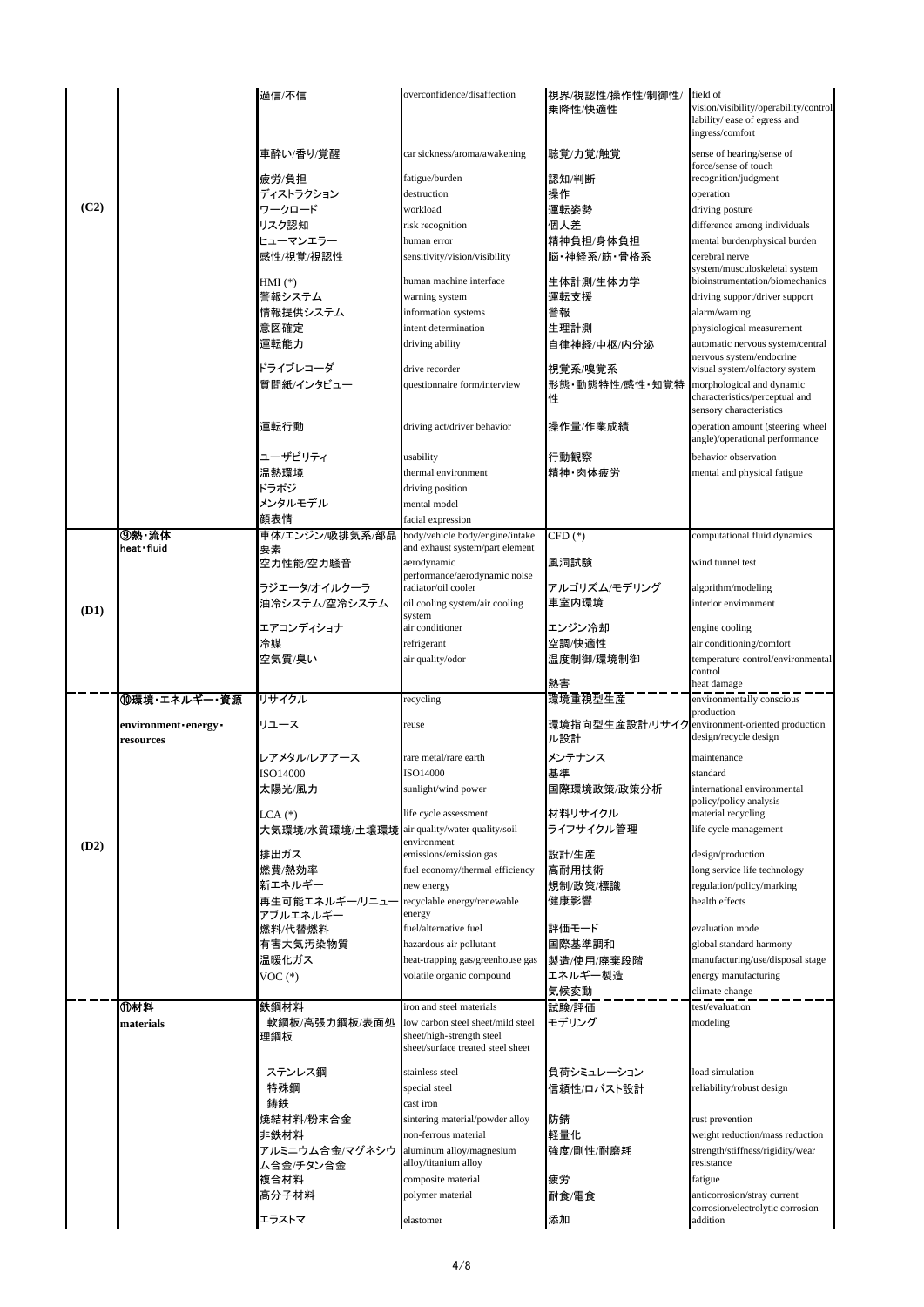| (D3) |                         | ポリマー複合材<br>$SMC$ $(*)$<br>プラスチックリサイクリング<br>インストパネル<br>バンパ/車体/外装<br>内装/シート<br>接着剤<br>塗料<br>エンジンコンポーネント<br>シール/ガスケット<br>窓ガラス<br>構造用セラミクス/エレクトロセ structural | polymer composite material<br>surface mount chip or sheet<br>molding compound<br>plastic recycling<br>instrument panel<br>bumper/body/vehicle<br>body/exterior<br>interior/seat<br>adhesive<br>paint<br>engine component<br>seal/gasket<br>window glass<br>ceramics/electroceramics | 熱処理/焼き入れ<br>表面処理/めっき<br>鋳造/鍛造<br>接合/結合/溶接<br>プレス技術<br>プロセス<br>精錬<br>加工性/リサイクル性<br>衝撃性/透明性<br>耐熱/耐油/耐燃料/耐水/耐光<br>平滑性<br>絶縁性能 | heat treatment/quenching<br>surface treatment/plating<br>casting/forging<br>joining/coupling/welding<br>press technology/stamping<br>technology<br>process<br>smelting<br>workability/recyclability<br>impact resistance/transparence<br>heat resistance/oil resistance/ fuel<br>resistance/water resistance/light<br>resistance/light fastness<br>smoothness<br>insulation performance |  |
|------|-------------------------|----------------------------------------------------------------------------------------------------------------------------------------------------------|-------------------------------------------------------------------------------------------------------------------------------------------------------------------------------------------------------------------------------------------------------------------------------------|-----------------------------------------------------------------------------------------------------------------------------|-----------------------------------------------------------------------------------------------------------------------------------------------------------------------------------------------------------------------------------------------------------------------------------------------------------------------------------------------------------------------------------------|--|
|      |                         | ラミクス<br>二次電池材料/モータ用材料                                                                                                                                    | secondary battery material<br>(rechargeable battery<br>material)/material for motor                                                                                                                                                                                                 | ナノテクノロジー                                                                                                                    | nanotechnology                                                                                                                                                                                                                                                                                                                                                                          |  |
|      |                         | 電磁鋼板<br>電解質                                                                                                                                              | magnetic steel sheet                                                                                                                                                                                                                                                                | 破壊/酸化/劣化/耐熱性<br>磁気特性                                                                                                        | fracture/oxidation/deterioration/de<br>gradation/heat resistance<br>magnetic characteristics                                                                                                                                                                                                                                                                                            |  |
|      |                         | 永久磁石                                                                                                                                                     | electrolyte<br>permanent magnet                                                                                                                                                                                                                                                     | フリクション                                                                                                                      | friction                                                                                                                                                                                                                                                                                                                                                                                |  |
|      |                         | 触媒                                                                                                                                                       | catalyst                                                                                                                                                                                                                                                                            |                                                                                                                             |                                                                                                                                                                                                                                                                                                                                                                                         |  |
|      |                         | グリース                                                                                                                                                     | grease                                                                                                                                                                                                                                                                              |                                                                                                                             |                                                                                                                                                                                                                                                                                                                                                                                         |  |
|      | 12生産·製造                 | 素形材                                                                                                                                                      | formed and fabricated materials                                                                                                                                                                                                                                                     | 企画/意匠/サイマル                                                                                                                  | planning/design/simulation                                                                                                                                                                                                                                                                                                                                                              |  |
|      | production manufacture  | 成形加工                                                                                                                                                     | forming process                                                                                                                                                                                                                                                                     | 材料/コスト                                                                                                                      | material/cost                                                                                                                                                                                                                                                                                                                                                                           |  |
|      |                         | 付加加工<br>チームワーク設計                                                                                                                                         | additional machining<br>teamwork design                                                                                                                                                                                                                                             | プレス/樹脂(プラスチック)<br>機械加工/高エネルギー密度                                                                                             | press/resin (plastics)<br>machining/high energy density                                                                                                                                                                                                                                                                                                                                 |  |
|      |                         |                                                                                                                                                          |                                                                                                                                                                                                                                                                                     | 加工                                                                                                                          | machining                                                                                                                                                                                                                                                                                                                                                                               |  |
|      |                         | 量産試作                                                                                                                                                     | quantity production prototyping                                                                                                                                                                                                                                                     | 接合/溶接/肉盛り                                                                                                                   | joining/welding/weld overlay                                                                                                                                                                                                                                                                                                                                                            |  |
|      |                         | 鋳造/鍛造/組立/塗装/艤装                                                                                                                                           | casting/forging/assembly/painting/ CAT/評価/品質(*)                                                                                                                                                                                                                                     |                                                                                                                             | computer-aided testing                                                                                                                                                                                                                                                                                                                                                                  |  |
|      |                         | 生産計画/製造計画/生産管理 production plan/manufacturing                                                                                                             | rig/trim                                                                                                                                                                                                                                                                            | 検査/測定                                                                                                                       | evaluation/quality<br>inspection/measurement                                                                                                                                                                                                                                                                                                                                            |  |
|      |                         | /製造管理                                                                                                                                                    | plan/production<br>management/manufacturing<br>control                                                                                                                                                                                                                              |                                                                                                                             |                                                                                                                                                                                                                                                                                                                                                                                         |  |
| (D4) |                         | 品質管理/供給系管理/日程管  quality control/supply<br>理                                                                                                              | control/schedule control/schedule<br>management                                                                                                                                                                                                                                     | 設計/試作                                                                                                                       | design/prototyping                                                                                                                                                                                                                                                                                                                                                                      |  |
|      |                         | 金型                                                                                                                                                       |                                                                                                                                                                                                                                                                                     | モジュール                                                                                                                       | module                                                                                                                                                                                                                                                                                                                                                                                  |  |
|      |                         | 熱処理/表面処理                                                                                                                                                 | die/mold<br>heat treatment/surface treatment                                                                                                                                                                                                                                        | トータルコスト                                                                                                                     | total cost                                                                                                                                                                                                                                                                                                                                                                              |  |
|      |                         | 設備/保守/メンテナンス                                                                                                                                             | equipment/maintenance/maintenan                                                                                                                                                                                                                                                     |                                                                                                                             |                                                                                                                                                                                                                                                                                                                                                                                         |  |
|      |                         |                                                                                                                                                          | ce                                                                                                                                                                                                                                                                                  |                                                                                                                             |                                                                                                                                                                                                                                                                                                                                                                                         |  |
|      |                         | 調達/購買<br>一貫生産                                                                                                                                            | procurement/purchase<br>continuous production                                                                                                                                                                                                                                       |                                                                                                                             |                                                                                                                                                                                                                                                                                                                                                                                         |  |
|      |                         | PLM/BOM/PDM/MES (*)                                                                                                                                      | product lifecycle management/bill                                                                                                                                                                                                                                                   |                                                                                                                             |                                                                                                                                                                                                                                                                                                                                                                                         |  |
|      |                         |                                                                                                                                                          | of materials/product data<br>management/manufacturing<br>execution system                                                                                                                                                                                                           |                                                                                                                             |                                                                                                                                                                                                                                                                                                                                                                                         |  |
|      |                         | 13エレクトロニクス及び制御 エンジン制御/トランスミッショ                                                                                                                           | engine control/transmission                                                                                                                                                                                                                                                         | 試験/計測/診断                                                                                                                    | test/measurement/diagnosis                                                                                                                                                                                                                                                                                                                                                              |  |
|      | electronics and control | ン制御/シャシ一制御                                                                                                                                               | control/chassis control                                                                                                                                                                                                                                                             |                                                                                                                             |                                                                                                                                                                                                                                                                                                                                                                                         |  |
|      |                         | 知能化安全制御                                                                                                                                                  | 衝突安全制御/予防安全制御/ passive safety control/active safety 信頼性/シミュレーション<br>control/intelligent safety control                                                                                                                                                                              |                                                                                                                             | reliability/simulation                                                                                                                                                                                                                                                                                                                                                                  |  |
|      |                         | 統合制御/車体系制御/バイワ integration control/vehicle body<br>イヤ制御/EV・HEV制御 (*)                                                                                     | control/by-wire control/electric<br>vehicle and hybrid electric vehicle<br>control                                                                                                                                                                                                  | 制御システム/ソフト                                                                                                                  | control system/software                                                                                                                                                                                                                                                                                                                                                                 |  |
|      |                         | 電子デバイス/パワーデバイス electronic device/power device                                                                                                            |                                                                                                                                                                                                                                                                                     | データ転送・蓄積                                                                                                                    | data transfer and storage                                                                                                                                                                                                                                                                                                                                                               |  |
|      |                         | 車載マイコン/車載LSI(*)                                                                                                                                          | microprocessor/large scale                                                                                                                                                                                                                                                          | ハードウエア・ソフトウエア標                                                                                                              | hardware and software                                                                                                                                                                                                                                                                                                                                                                   |  |
|      |                         | $ECU/PCU$ $(*)$                                                                                                                                          | integrated circuit<br>electronic control unit/                                                                                                                                                                                                                                      | 準化<br>テスト情報管理                                                                                                               | standardization<br>information management                                                                                                                                                                                                                                                                                                                                               |  |
|      |                         | ミリ波レーダ/レーザレーダ/U                                                                                                                                          | millimeter wave radar/laser                                                                                                                                                                                                                                                         |                                                                                                                             |                                                                                                                                                                                                                                                                                                                                                                                         |  |
|      |                         | $WB(*)$                                                                                                                                                  | radar/ultra wide band                                                                                                                                                                                                                                                               |                                                                                                                             |                                                                                                                                                                                                                                                                                                                                                                                         |  |
|      |                         | 半導体カメラ/赤外カメラ                                                                                                                                             | semiconductor camera/infrared                                                                                                                                                                                                                                                       | 電子物性                                                                                                                        | electronic properties                                                                                                                                                                                                                                                                                                                                                                   |  |
|      |                         | 表示デバイス/操作デバイス/                                                                                                                                           | camera<br>device/operation device/warning                                                                                                                                                                                                                                           | 電気回路/電子回路                                                                                                                   | electric circuit/electronic circuit                                                                                                                                                                                                                                                                                                                                                     |  |
|      |                         | 警報・情報提供デバイス                                                                                                                                              | and information device                                                                                                                                                                                                                                                              |                                                                                                                             |                                                                                                                                                                                                                                                                                                                                                                                         |  |
|      |                         | 車庫入れ支援システム                                                                                                                                               | parking assist system                                                                                                                                                                                                                                                               | 車両センサ/アクチュエータ                                                                                                               | vehicle sensor/actuator                                                                                                                                                                                                                                                                                                                                                                 |  |
|      |                         | LEDライト(*)                                                                                                                                                | light emitting diode light                                                                                                                                                                                                                                                          | 画像処理                                                                                                                        | image processing                                                                                                                                                                                                                                                                                                                                                                        |  |
|      |                         | フィジカルセンサ/ケミカルセン<br>++                                                                                                                                    | physical sensor/chemical sensor                                                                                                                                                                                                                                                     | オンロードテスト/耐久テスト/<br>部品レベルテスト                                                                                                 | on-road test/duration<br>test/durability test/parts level test                                                                                                                                                                                                                                                                                                                          |  |
|      |                         | MEMS (*)                                                                                                                                                 | micro electro mechanical systems                                                                                                                                                                                                                                                    | 新計測法                                                                                                                        | new measuring technique                                                                                                                                                                                                                                                                                                                                                                 |  |
|      |                         | ドライバ状態検知制御システ                                                                                                                                            | driver state detection control                                                                                                                                                                                                                                                      | 知能化                                                                                                                         | intelligent                                                                                                                                                                                                                                                                                                                                                                             |  |
|      |                         |                                                                                                                                                          |                                                                                                                                                                                                                                                                                     |                                                                                                                             |                                                                                                                                                                                                                                                                                                                                                                                         |  |
|      |                         | ム/セキュリティ制御システム                                                                                                                                           | system/security control system                                                                                                                                                                                                                                                      |                                                                                                                             |                                                                                                                                                                                                                                                                                                                                                                                         |  |
|      |                         |                                                                                                                                                          | 制御シミュレーション/HILS (*) control simulation/hardware in the システム工学<br>loop simulation                                                                                                                                                                                                    |                                                                                                                             | system engineering                                                                                                                                                                                                                                                                                                                                                                      |  |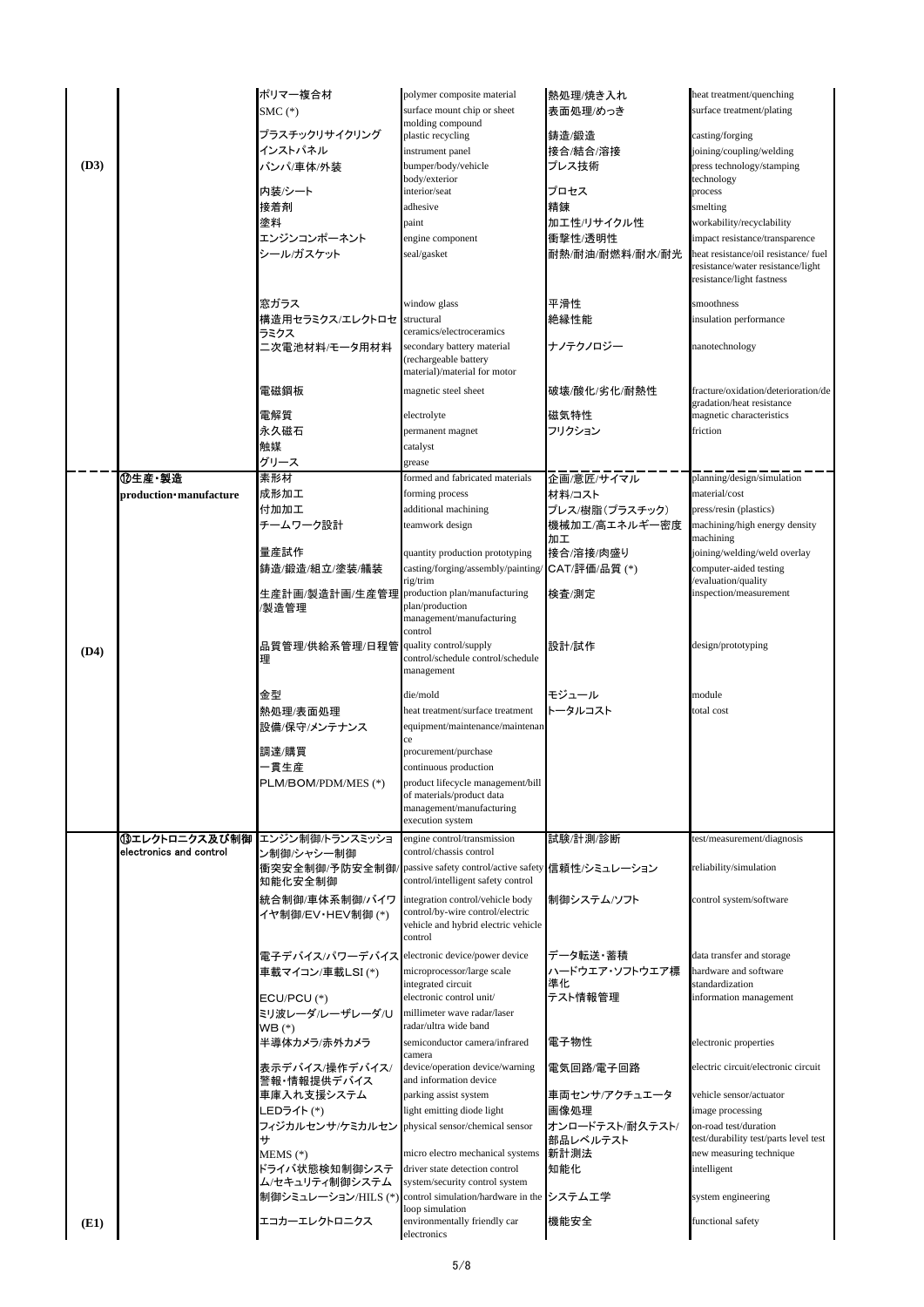|      |                             | HMI表示/HMI操作/HMI情報  human machine interface |                                                                                     | 電気機器                  | electrical equipment                          |
|------|-----------------------------|--------------------------------------------|-------------------------------------------------------------------------------------|-----------------------|-----------------------------------------------|
|      |                             | 提供システム (*)                                 | display/human machine interface<br>operation/human machine                          |                       |                                               |
|      |                             |                                            | interface information provision                                                     |                       |                                               |
|      |                             |                                            | system                                                                              |                       |                                               |
|      |                             | 制御ナビゲーション                                  | control navigation                                                                  | パッケージ/アセンブリ/実装技       | package/assembly/packaging                    |
|      |                             | 画像認識システム/音声認識                              | image recognition system/speech                                                     | 術                     | technology                                    |
|      |                             | システム                                       | recognition system                                                                  |                       |                                               |
|      |                             | 電動アクチュエータ                                  | electrical actuator                                                                 |                       |                                               |
|      |                             | EMC (EMI/EMS)(*)                           | electromagnetic compatibility                                                       |                       |                                               |
|      |                             |                                            | electromagnetic<br>interference/electromagnetic                                     |                       |                                               |
|      |                             |                                            | susceptibility)                                                                     |                       |                                               |
|      |                             | 車載多重通信システム                                 | on-board multiplex                                                                  |                       |                                               |
|      |                             | 灯火系                                        | communication system<br>light                                                       |                       |                                               |
|      |                             | EDR (*)                                    | event data recorder                                                                 |                       |                                               |
|      |                             | OBD <sup>(*)</sup>                         | on-board diagnostics                                                                |                       |                                               |
|      |                             | ワイヤーハーネス/電力系ワイ                             | wiring harness/wire                                                                 |                       |                                               |
|      |                             | ヤハーネス                                      | harness/electrical system wire                                                      |                       |                                               |
|      |                             | ソフトウエアプラットホーム                              | harness<br>software platform                                                        |                       |                                               |
|      |                             | ロボティックス                                    | robotics                                                                            |                       |                                               |
|      |                             | 知的制御システム/自律走行                              | control system/autonomous land                                                      |                       |                                               |
|      |                             | システム                                       | system/autonomous driving system                                                    |                       |                                               |
|      | 14情報·通信及び制御                 | 電力システム<br>$CAN (*)$                        | electrical system<br>controller area network                                        | 車車間通信                 | inter-vehicle                                 |
|      | information, communication, |                                            |                                                                                     |                       | communication/vehicle-to-vehicle              |
|      | and control                 |                                            |                                                                                     |                       | communication                                 |
|      |                             | Autozar                                    | <b>AUTOSAR</b>                                                                      | 情報システム                | information system                            |
|      |                             | ブルートゥース                                    | Bluetooth                                                                           | オーディオ                 | audio                                         |
|      |                             | $V2G (*)$                                  | vehicle to grid                                                                     | ナビゲーション               | navigation system                             |
|      |                             | PLC $(*)$                                  | power line communication                                                            | 環境認識                  | environment recognition                       |
|      |                             | 無線LAN                                      | wireless local area network                                                         | 通信システム                | communication system                          |
|      |                             | ドライブレコーダ                                   | drive recorder                                                                      | 室内ネットワーク/車両ネット<br>ワーク | interior network/vehicle network              |
|      |                             | 車両ナビゲーション/コミュニ                             | vehicle navigation                                                                  | IT/ITS $(*)$          | information technology/intelligent            |
|      |                             | ケーションシステム                                  | system/communication system                                                         |                       | transport system                              |
|      |                             | FlexRay                                    | FlexRay                                                                             | メディア情報                | media information                             |
|      |                             | 車載高速通信                                     | high-speed communication                                                            | エコドライブ                | eco-drive/environmentally friendly<br>driving |
| (E2) |                             | UWB通信                                      | ultra wide band communication                                                       | 音声認識                  | speech recognition                            |
|      |                             | インタネット通信                                   | Internet communication                                                              | 光通信                   | optical communication                         |
|      |                             | スマートグリッド                                   | smart grid                                                                          | WEBコンテンツ              | web contents                                  |
|      |                             | クラウドシステム                                   | cloud system                                                                        | 分散処理システム              | distributed processing system                 |
|      |                             | リモートダイアグ                                   | remote diagnostics<br>local interconnect network                                    | マルチコアCPU              | multi-core CPU<br>operating system            |
|      |                             | LIN (*)<br>インタナビ交通情報                       | traffic information                                                                 | オペレーションシステム           |                                               |
|      |                             | HDラジオ(*)                                   | HD Radio                                                                            |                       |                                               |
|      |                             | $PND$ $(*)$                                | portable navigation                                                                 |                       |                                               |
|      |                             | ネットワークトレーサビリティ                             | device/personal navigation device<br>network traceability                           |                       |                                               |
|      |                             | WiMax                                      | Worldwide Interoperability for                                                      |                       |                                               |
|      |                             |                                            | Microwave Access                                                                    |                       |                                               |
|      |                             | 電子すかし技術                                    | digital watermark technology                                                        |                       |                                               |
|      | ⑮社会システム                     | セキュア通信プロトコル<br>省エネ運転                       | secure communication protocol<br>energy-saving driving                              | 交通環境                  | traffic environment                           |
|      | social system               | 電気社会システム                                   | electricity-based society systems                                                   | 交通工学                  | traffic engineering                           |
| (F1) |                             |                                            |                                                                                     | 交通流                   | traffic stream                                |
|      |                             |                                            |                                                                                     | 安全教育                  | safety education                              |
|      |                             |                                            |                                                                                     | 道路                    | road                                          |
|      | ⑩共通基盤                       | オンボード計測                                    | onboard measurement                                                                 | 模型実験                  | experiment with a model                       |
|      | common infrastructure       | 耐久テスト<br>テスト情報管理                           | durability test                                                                     | シミュレーション/モデリング        | simulation/modeling                           |
|      |                             | 部品レベルテスト                                   | information management<br>parts level test                                          | 設計<br>保守/整備/保全        | design<br>maintenance/maintenance/protecti    |
|      |                             |                                            |                                                                                     |                       | on                                            |
|      |                             | CAD/CAM/CAE (*)                            | computer-aided design/computer<br>aided manufacturing/computer<br>aided engineering | サービス                  | service                                       |
|      |                             |                                            |                                                                                     | 短期試作                  | rapid prototyping                             |
|      |                             |                                            |                                                                                     | 仮想進行                  | virtual planning                              |
|      |                             |                                            |                                                                                     | 修理                    | repair                                        |
| (F2) |                             |                                            |                                                                                     | 診断装置                  | diagnostic device                             |
|      |                             |                                            |                                                                                     | 保証                    | warranty                                      |
|      |                             |                                            |                                                                                     | モニタリング<br>データ転送・蓄積    | monitoring<br>data transfer and storage       |
|      |                             |                                            |                                                                                     | 規格/規制                 | standard/regulation                           |
|      |                             |                                            |                                                                                     |                       |                                               |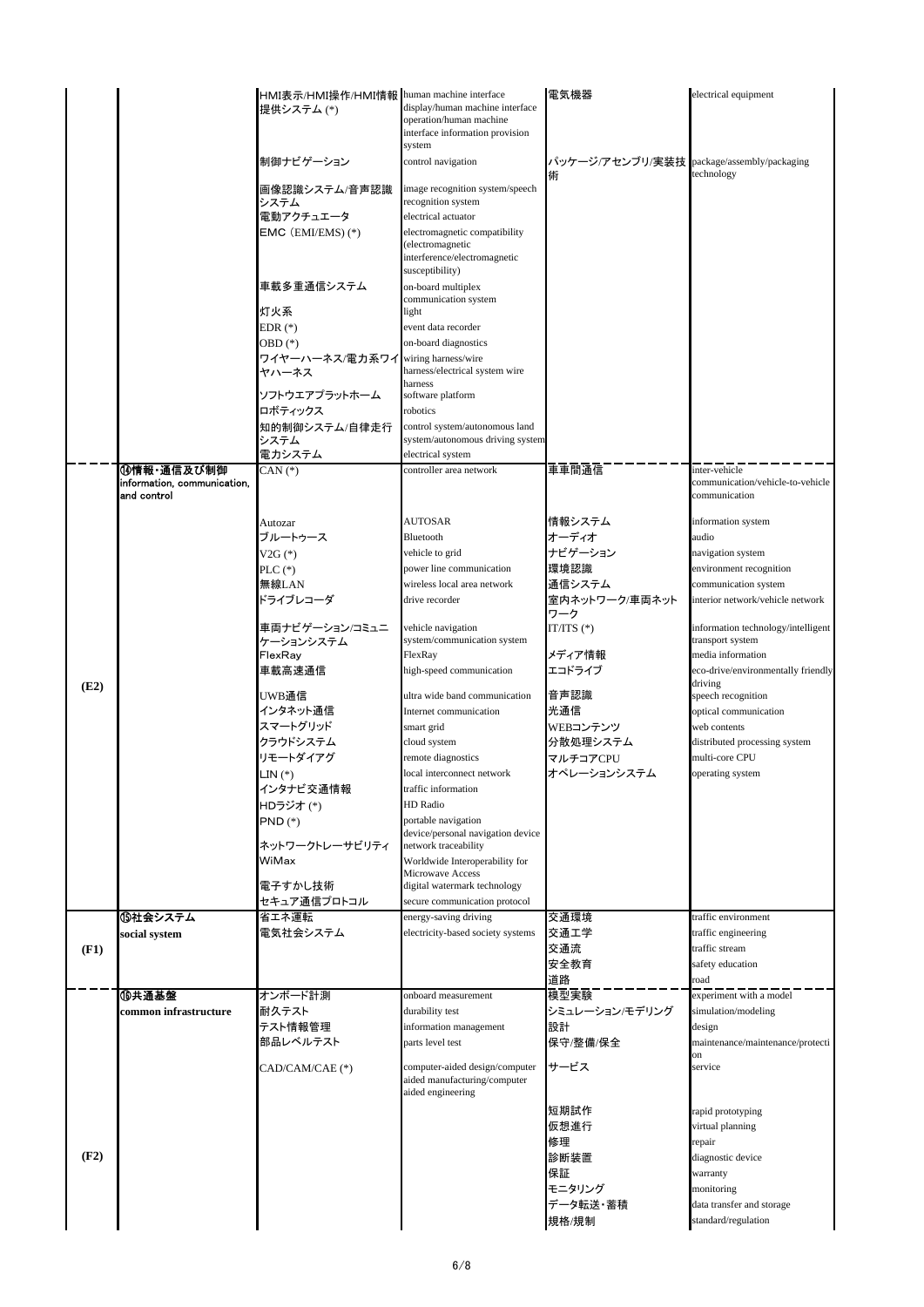|      |                         |            |                   | 法規/認証<br>品質保証<br>政策提案<br>知財<br>技術者教育/育成<br>自動車技術史 | regulation/certification<br>quality assurance<br>policy proposal<br>intellectual property<br>engineering education/training<br>history of automotive technology |
|------|-------------------------|------------|-------------------|---------------------------------------------------|-----------------------------------------------------------------------------------------------------------------------------------------------------------------|
|      | ⑪その他のモビリティ              | 航空機        | airplane          |                                                   |                                                                                                                                                                 |
|      | other means of mobility | アビオニクス     | avionics          |                                                   |                                                                                                                                                                 |
|      |                         | 海洋/船舶      | marine/shipping   |                                                   |                                                                                                                                                                 |
| (F3) |                         | 航空宇宙       | aerospace         |                                                   |                                                                                                                                                                 |
|      |                         | 鉄道         | rail              |                                                   |                                                                                                                                                                 |
|      |                         | パーソナルモビリティ | personal mobility |                                                   |                                                                                                                                                                 |